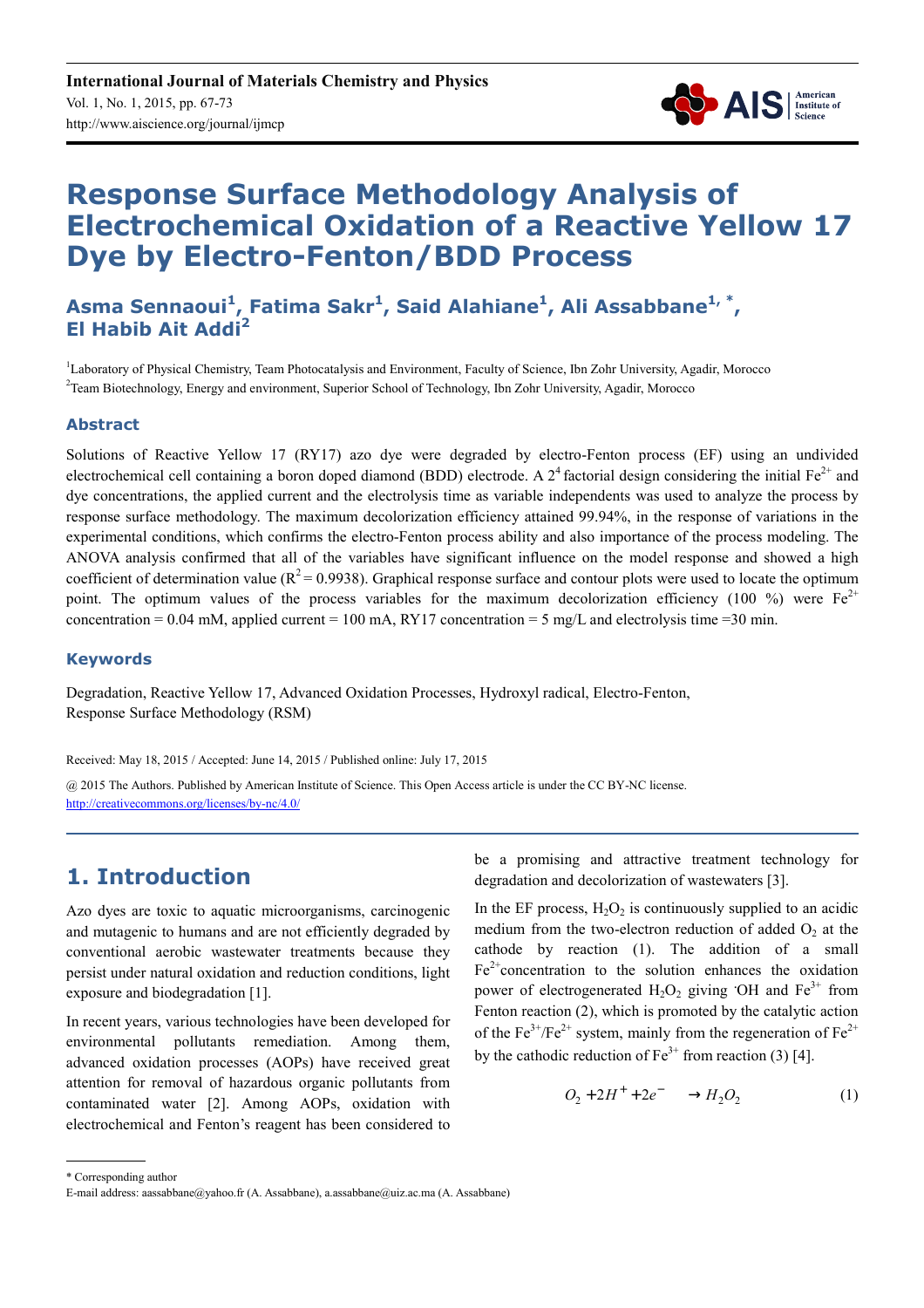$$
Fe^{2+} + H_2O_2 \longrightarrow Fe^{3+} + OH + OH^-
$$
 (2)

$$
Fe^{3+} + e^- \longrightarrow Fe^{2+} \tag{3}
$$

The best anodes for this procedure are non-active boron doped diamond (BDD) thin-film electrodes because they interact very weakly with physisorbed BDD (**.**OH) produced by reaction (4) and promote a much greater  $O_2$ -overpotential than other conventional anodes like Pt, DSA and  $PbO<sub>2</sub>$  [5-7], enhancing the mineralization of azo dyes due to the efficient removal of ultimate generated carboxylic acids [8, 9].

$$
BDD + H_2O \longrightarrow BDD(OH) + H^+ + e^- \tag{4}
$$

The Response Surface Methodology (RSM) is an efficient experimental strategy for determining the optimal conditions. This method is a collection of statistical and mathematical techniques used for development, improvement, and optimization of certain processes in which a response of interest is affected by several process variables and the objective is to optimize this response [10]. Recently, this methodology has been applied to the optimization of several AOPs such as Fenton, photo-Fenton, photocatalysis (UV/TiO<sub>2</sub>), hydrogen peroxide photolysis (UV/H<sub>2</sub>O<sub>2</sub>), and electrochemical techniques like electrocoagulation, electro-Fenton and photoelectro-Fenton [11, 12].

In the present study, the Reactive Yellow 17 (RY17) dye was degraded by the electro-Fenton process, using a BDD electrode as cathode for  $H_2O_2$  production. The independent parameters of applied current, dye and  $Fe<sup>2+</sup>$  concentrations were evaluated. Experimental data were optimized by means of  $2<sup>4</sup>$  factorial design and Response Surface Methodology (RSM).

### **2. Materials and Methods**

**2.1. Chemicals** 

 $0.3$ 

 $0.2$ 

 $0.1$ 

 $\ddot{\text{o}}$ 200

Abs

used in the textile industries. The molecular formula of RY17 is  $C_{20}H_{20}N_4O_{12}S_{3.2}K$  and the corresponding molecular weight is 682.77 g/mol and has  $\lambda$  max at 408 nm. Figure 1 shows the chemical structure and UV spectrum of RY17. Ferrous sulphate heptahydrate (FeSO<sub>4</sub>, 7H<sub>2</sub>O), sodium sulfate  $(Na<sub>2</sub>SO<sub>4</sub>)$  and Sulphuric acid  $(H<sub>2</sub>SO<sub>4</sub>)$  were purchased from Fluka, Labosi and Riedel-de Haen respectively. All these chemical substances were of reagent grade and used without further purification. All the solutions were prepared from distilled water and were conducted at room temperature.

### **2.2. Electro-Fenton Experiments and Analytical Method**

Degradation of RY17 by the electro-Fenton process was performed in an undivided electrochemical cell of 0.5L equipped with two electrodes (Figure 2). The working electrode was a carbon felt piece  $(6*8*0.5cm<sup>3</sup>)$ , a flexible material, resistant and easy to handle. The counter electrode was a boron-doped diamond (BDD) thin film (5\*8\*0.2 cm<sup>3</sup>). The applied current between these electrodes was available by a stabilized supply source. Prior to the electrolysis, compressed air was bubbled for 10 min through the cell to saturate the aqueous solution in oxygen. A concentration of sodium sulfate of 50 mM ( $Na<sub>2</sub>SO<sub>4</sub>$ ) was added to the solution as the supporting electrolyte. The iron sulfate (FeSO<sub>4, 7H<sub>2</sub>O) catalyzing the Fenton reaction was</sub> added to the reaction medium before the beginning of the electrolysis. The pH of solutions was adjusted to 3 by sulphuric acid  $(10^{-3}$  M) to avoid the precipitation of ferric ions in the form of hydroxides. The solutions were homogenized by a magnetic stirrer (600 rev/min). The samples were taken manually by a micropipette at definite time intervals and they were analyzed by UV/Vis spectroscopic technique using JASCO V-630 Spectrophotometer.



**Figure 1.** Chemical structure and UV spectrum of RY17 ( $\lambda$  max = 408 nm). The Reactive Yellow 17 (RY17) is the synthetic organic dye

Wavelength (nm)

600

800

400

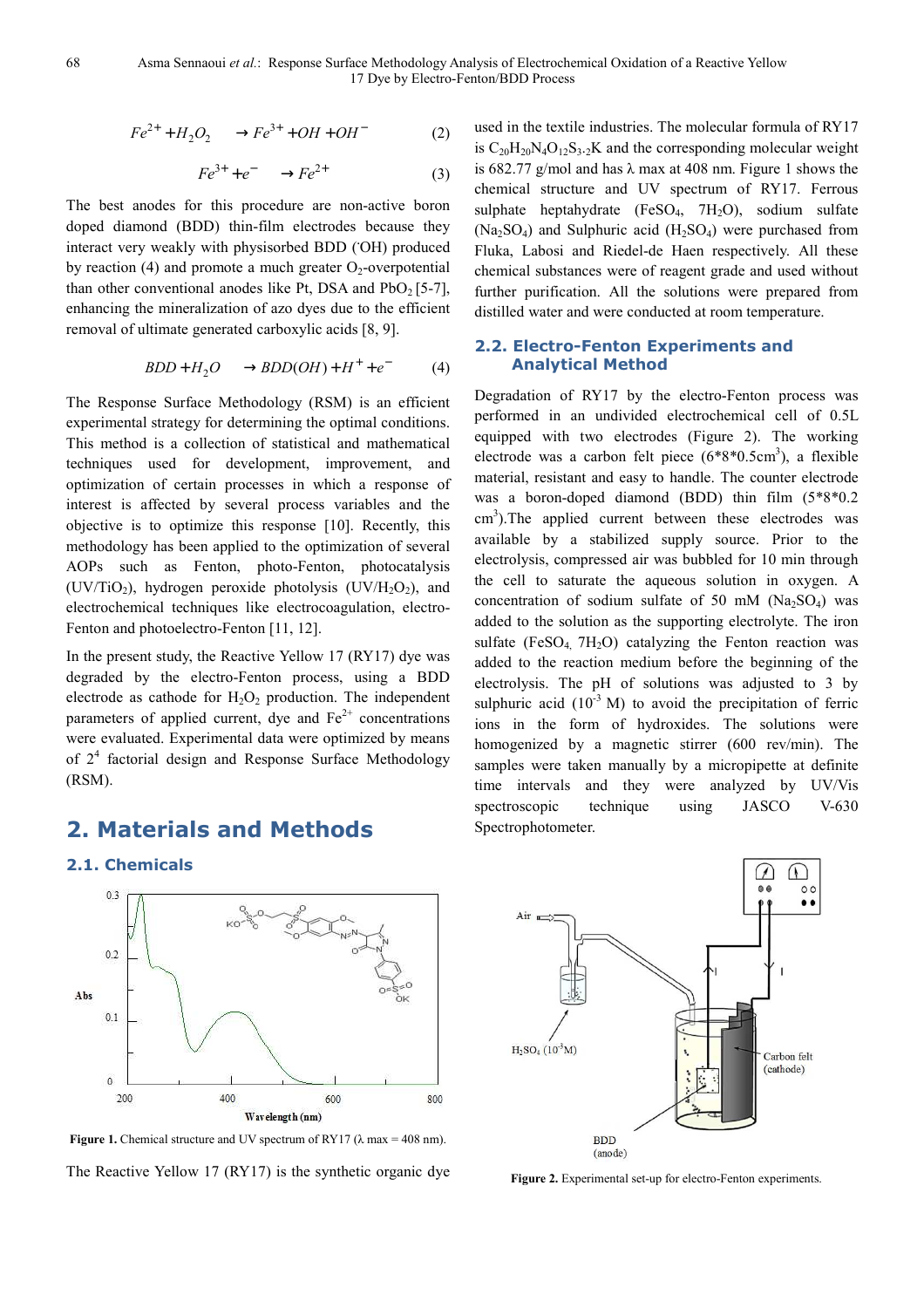RSM is a statistical method being useful for the optimization of chemical reactions and/or industrial processes and widely used for experimental design [13]. The leading objective of this method is to optimize the response surface that is influenced by different independent variables. RSM also identified the relationship between the controllable input parameters and the response variable [14].

In the present study a  $2<sup>4</sup>$  factorial design, which is a widely used form of RSM, was applied to the optimization of the EF/BDD degradation of RY17 dye. Preliminary experiments were carried out to limit the extreme values of the variables. The selected parameters in the current study were the Initial  $Fe<sup>2+</sup>$  concentration (A), applied current (B), the initial dye concentration (C) and the electrolysis time (D) as the variables and the decolorization efficiency (DE) value as the response. A total of 16 experiments were made in this analysis, and they were analyzed using the Design Expert Version 9.0.3. The factor levels were selected taking +1 as the high level and -1 as the lower level.

### **3. Results and Discussion**

### **3.1. Modeling of the Process**

Synthetic RY17 was subjected to electro-Fenton treatment under different conditions in accordance with the experimental runs indicated by the model. Table1 lists the ranges and levels of the applied parameters, the designed matrix, responses based on experimental runs and predicted values on decolorization efficiency (DE). The observed DE

varied between 37.54 and 99.94 %, in the response of variations in the experimental conditions, and the model predictions matched these experimental results satisfactorily with  $R^2 = 0.9938$ , which indicated the proper ability of the model for predicting of DE%. A graph of the experimental response values versus the predicted response values are shown in Figure 3.



**Figure 3.** Experimental response values versus predicted response values.

From the results obtained in the trials performed with the  $2<sup>4</sup>$ factorial designs, the following hierarchical first-order response equation was established to correlate the dependent and independent variables:

$$
DE = 76.6996 + 7.56905A - 2.89159B
$$
  
-4.31129C + 16.3602D + 0.530713AB  
-1.34559AC - 3.91333AD + 0.26055BC  
+4.12529BD + 2.76684CD (5)

**Table 1.** Experimental range and levels of the independent varibales used in terms of the reals and coded factors.

| <b>Variables (factors)</b>                |                 |                 |                 | Levels and ranges |                     |                |  |
|-------------------------------------------|-----------------|-----------------|-----------------|-------------------|---------------------|----------------|--|
|                                           |                 |                 |                 | $-1$              | $+1$                |                |  |
| Initial Fe $(II)$ concentration $(mM)(A)$ |                 |                 |                 | 0.02              | 0.04                |                |  |
| Applied current $(mA)$ (B)                |                 |                 |                 | 60                | 100                 |                |  |
| Initial dye concentration $(mg/L)$ (C)    |                 |                 |                 |                   | 10                  |                |  |
| Electrolysis time (min) (D)               |                 |                 |                 |                   | 30                  |                |  |
| Design matrix                             |                 |                 |                 |                   |                     |                |  |
| <b>Standard runs</b>                      | <b>Factor A</b> | <b>Factor B</b> | <b>Factor C</b> | <b>Factor D</b>   | <b>Experimental</b> | DE % Predicted |  |
|                                           | $-1$            | $-1$            | $-1$            | -1                | 62.24               | 62.40          |  |
|                                           |                 | $-1$            | $-1$            | -1                | 87.02               | 86.99          |  |
|                                           |                 |                 | -1              | -1                | 44.28               | 46.78          |  |
|                                           |                 |                 | -1              | -1                | 76.12               | 73.50          |  |
| C.                                        | - 1             | $-1$            |                 | -1                | 51.36               | 50.41          |  |
| n.                                        |                 | $-1$            |                 | -1                | 68.80               | 69.62          |  |
|                                           | -1              |                 |                 | -1                | 37.54               | 35.84          |  |
| 8                                         |                 |                 |                 | - 1               | 55.34               | 57.17          |  |
| 9                                         | -1              | $-1$            | - 1             |                   | 90.77               | 89.16          |  |
| 10                                        |                 | $-1$            | - 1             |                   | 96.62               | 98.10          |  |
| 11                                        | - 1             |                 | -1              |                   | 91.08               | 90.04          |  |
| 12                                        |                 |                 | - 1             |                   | 99.94               | 101.11         |  |
| 13                                        | -1              | $-1$            |                 |                   | 85.84               | 88.24          |  |
| 14                                        |                 | $-1$            |                 |                   | 94.07               | 91.80          |  |
| 15                                        | -1              |                 |                 |                   | 89.92               | 90.17          |  |
| 16                                        |                 |                 |                 |                   | 96.23               | 95.85          |  |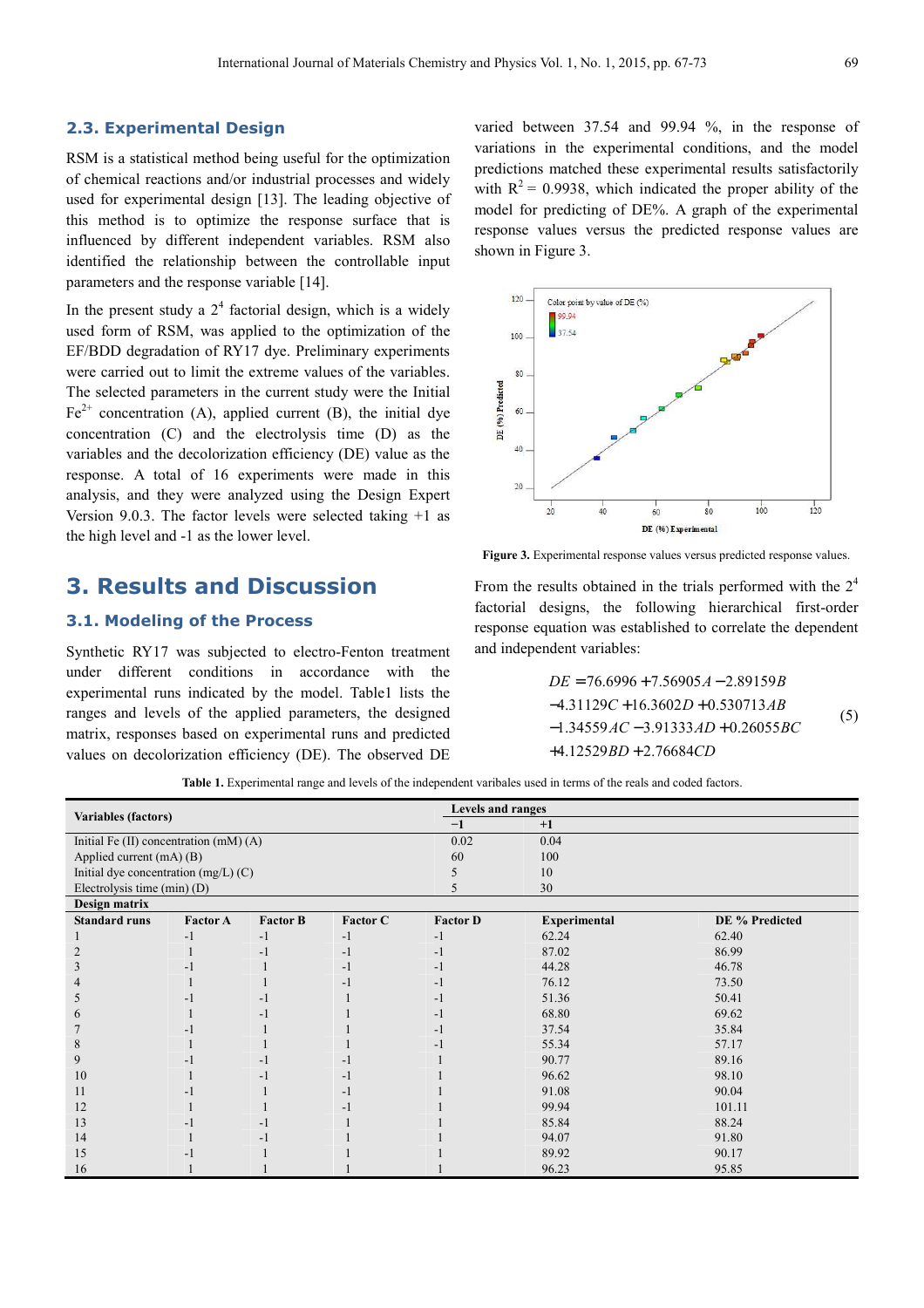| <b>Source</b>    | Sum of squares | df | Mean square | <b>F-value</b> | P-value<br>Prob>F | <b>Remarks</b> |
|------------------|----------------|----|-------------|----------------|-------------------|----------------|
| Model            | 6304.68        | 10 | 630.47      | 80.15          | < 0.0001          | Significant    |
| $A-A$            | 916.65         |    | 916.65      | 116.53         | 0.0001            |                |
| $B-B$            | 133.78         |    | 133.78      | 17.01          | 0.0091            |                |
| $C-C$            | 297.40         |    | 297.40      | 37.81          | 0.0017            |                |
| $D-D$            | 4282.50        |    | 4282.50     | 544.41         | < 0.0001          |                |
| AB               | 4.51           |    | 4.51        | 0.57           | 0.4832            |                |
| AC               | 28.97          |    | 28.97       | 3.68           | 0.1131            |                |
| AD               | 245.03         |    | 245.03      | 31.15          | 0.0025            |                |
| <b>BC</b>        | 1.09           |    | 1.09        | 0.14           | 0.7254            |                |
| <b>BD</b>        | 272.29         |    | 272.29      | 34.61          | 0.0020            |                |
| CD               | 122.49         |    | 122.49      | 15.57          | 0.0109            |                |
| Residual         | 39.33          | 5  | 7.87        |                |                   |                |
| Correction Total | 6344.02        | 15 |             |                |                   |                |

**Table 2.** ANOVA test for the response model of the RY17 using Electrofenton process.

The suggested model adequacy was checked further using ANOVA analysis and the results have been shown in Table 2. ANOVA subdivides the variation of the results to variation associated with the model and experimental error, respectively, demonstrating if the variation from the model is significant or not when compared with residual error. F-value is the ratio of the mean square of the model and residual error. When F-value is greater than the tabulated value for a definite number of degrees of freedom in the model at a significance level of  $\alpha$ , the model is suitable for describing the results [15]. The model F-value of 80.15 implies the model is significant, at 95 % confidence level. There is only a 0.01 % chance that a "Model F-value" this large could occur due to noise.

The adequacy of the above model was also evaluated by the residuals. Normal probability plots are a suitable graphical method for judging the normality of the residuals [16]. The diagnostic of studentized residuals exemplified in Figure 4 evidences that the residual behavior follows a normal distribution and is linear, which is the more important assumption for checking statistical modeling.



**Figure 4.** Normal probability plot of studentized residuals of the linear. model for decolorization efficiency.

Values of "Prob> F" less than 0.05 indicate model terms are significant. In this case A, B, C, D, AD, BD, CD are significant model terms. Values greater than 0.1 indicate the model terms are not significant. The Pareto analysis gives more significant information to interpret the results. In fact, this analysis calculates the percentage effect of each factor on the response, according to the following relation [17]:

$$
P_i = \left(\frac{b_i^2}{\Sigma b_i^2}\right) \times 100(i \neq 0) \tag{6}
$$

Porcentage effect of each factor (%)



As shown in Figure 5, the three main effective parameters on response (DE %) were the electrolysis time (67,92 %) and the initial  $Fe^{2+}$  concentration (14,54 %), and the initial dye concentration (4,72 %).

#### **3.2. Response Surface and Contour Plots for EF/BDD Treatment of Synthetic RY17 Dye**

The three-dimensional (3D) response surface and two dimensional (2D) contour plots of the model-predicted responses, while two variables kept at constant and the others varying within the experimental ranges, were obtained by the Design-Expert software for EF/BDD treatment of synthetic RY17 dye. Response surface plots provide a method to predict the decolorization efficiency for different values of the tested variables and the contours of the plots help in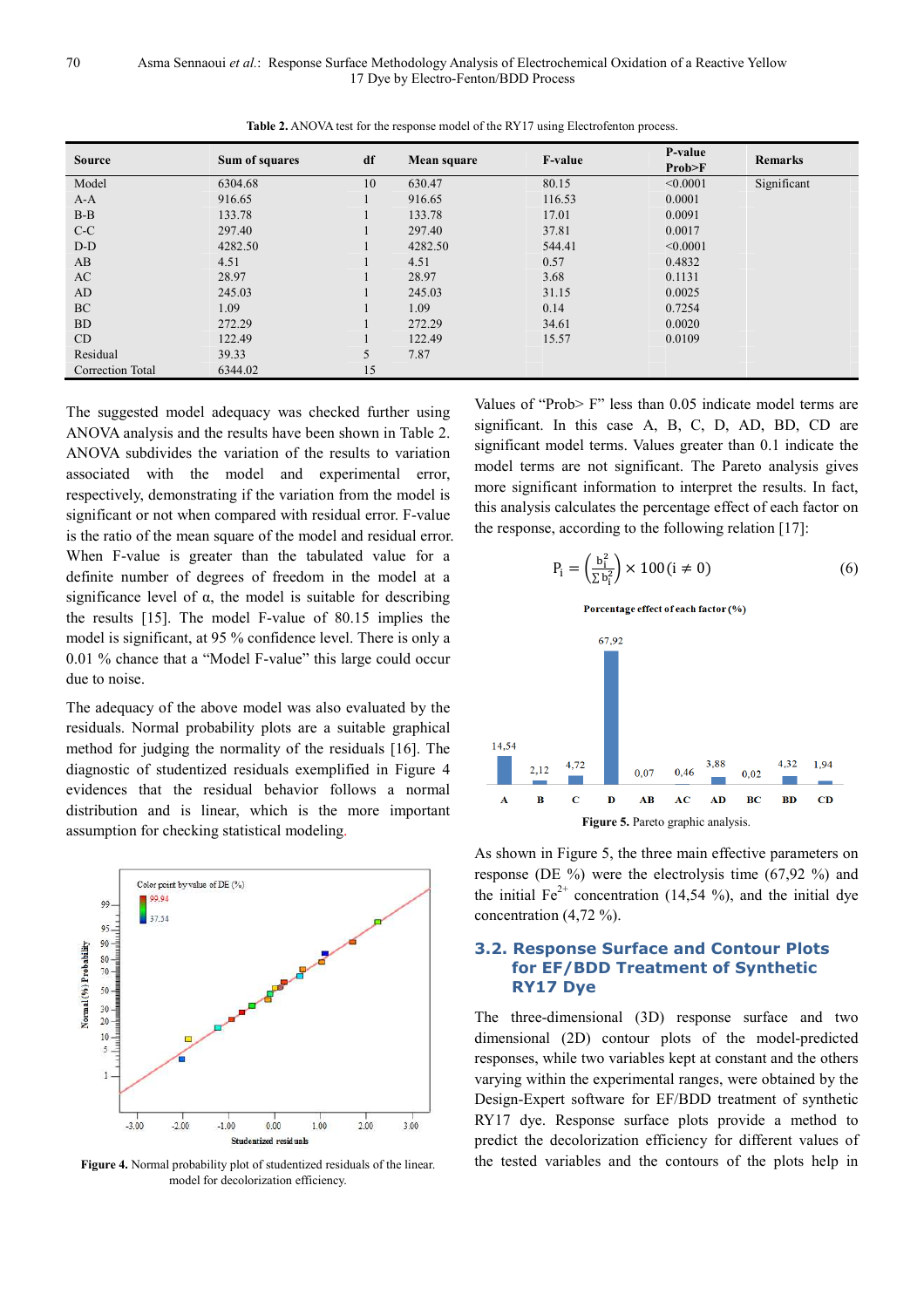identification of the type of interactions between these variables [18].



**Figure 6.** The response surface and contour plots of the decolorization efficiency (DE %) as the function of catalytic  $Fe^{2+}$  (mM) and electrolysis time (min) for applied current of 100 mA and 5 mg/L of RY17.

The effect of interaction between catalytic  $Fe<sup>2+</sup>$  concentration and electrolysis time on decolorization efficiency is presented in the response surface plot of Figure 6 for initial RY17 concentration of 5 mg/L and applied current of 100 mA. As can be seen, the decolorization efficiency increased considerably when the catalytic  $Fe^{2+}$  concentration content rises from 0.02 to 0.04 mM at short electrolysis time (5 min) but rose slightly at long electrolysis time (30 min). This means that the destruction of RY17 and its colored oxidation products are more rapid at the beginning of the process and when more  $\overline{O}$ H is produced from reaction (2) in the presence of greater quantities of catalytic  $Fe<sup>2+</sup>$ . And the increase in the decolorization efficiency when  $Fe^{2+}$  content rises from 0.02 to 0.04 mM can be related to the gradual acceleration of Fenton reaction (2). These results concur with those found in literature [14, 19]. In the same way, a strong enhancement of

this parameter when prolonging electrolysis time at the lowest  $Fe^{2+}$  concentration of 0.02 mM and increased considerably at the highest  $0.04$  mM  $Fe^{2+}$ . The maximum decolorization efficiency achieved was 101.11 % at 100 mA and 5 mg/L RY17 for  $0.04$  mM  $Fe^{2+}$  and 30 min of electrolysis.



**Figure 7.** The response surface and contour plots of the decolorization efficiency (DE %) as the function of RY17 (mg/L) and electrolysis time (min) for applied current of 60 mA and at 0.04 mMcatalytic  $Fe^{2+}$ .

Figure 7 illustrates the effect of interaction between initial dye concentration and electrolysis time on decolorization efficiency for initial  $F^{2+}$  concentration of 0.04 mM and applied current of 60 mA. The decolorization efficiency decreased considerably with the increase of initial dye concentrationat 5 min and slightly at the highest electrolysis time of 30 min. The decolorization efficiency was inversely proportional to initial dye concentration, which may be due to the availability of constant amount of hydroxyl radicals irrespective of the initial dye concentration and hence, the removal rate constant was decreased [20, 21]. On the other hand, the decolorization efficiency was strongly enhanced when prolonging electrolysis time at the highest initial dye concentration of 10 mg/L and increased considerably at the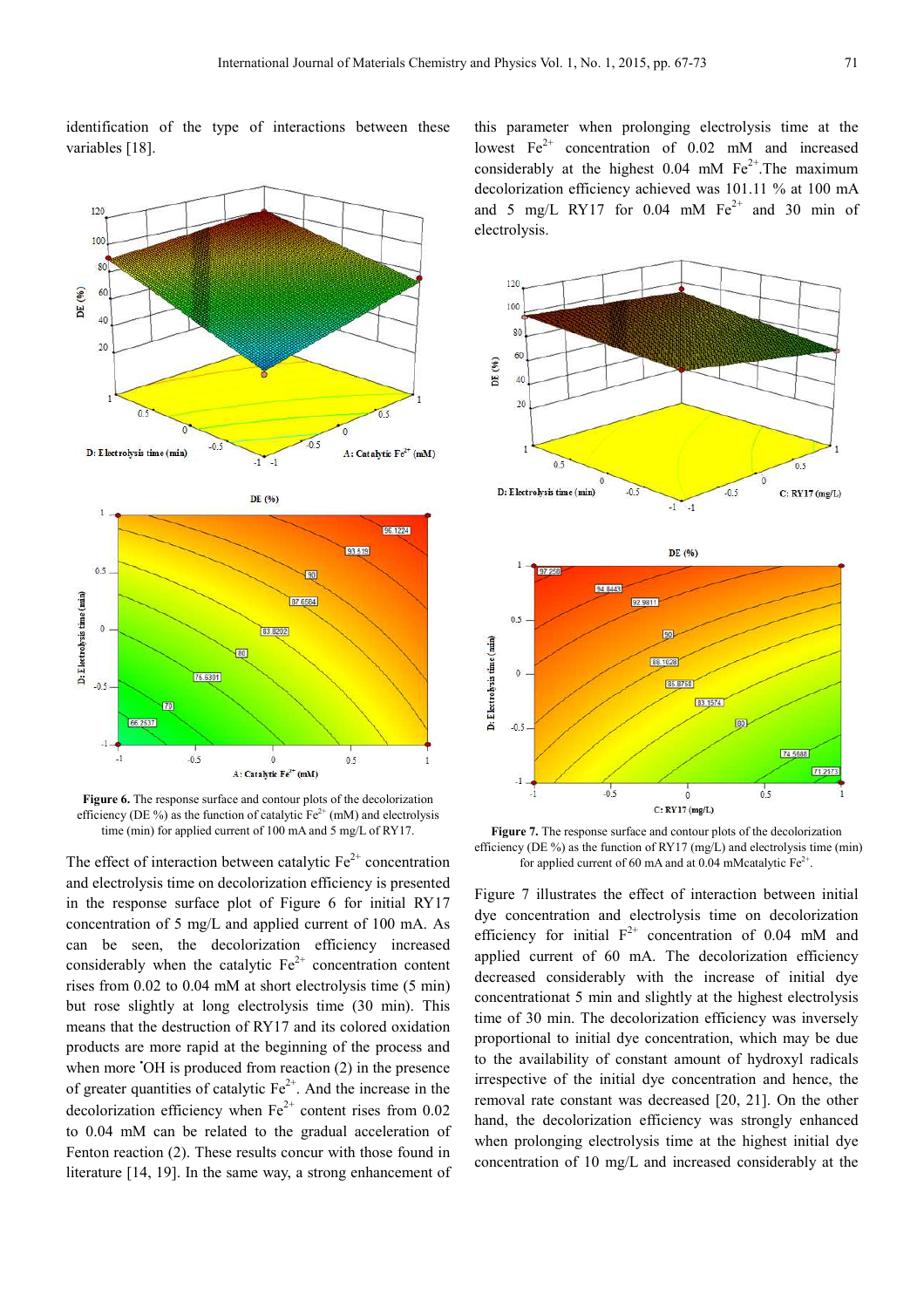lowest 5 mg/L. Thus, the maximum value for the decolorization efficiency was 96.10 % operating with 5 mg/L of RY17 and 0.04 mM  $Fe^{2+}$  for 30 min at 60 mA.



**Figure 8.** The response surface and contour plots of the decolorization efficiency (DE %) as the function of applied current (mA) and electrolysis time (min) at 0.02 mM catalytic  $Fe^{2+}$ and 10 mg/L of RY17.

Figure 8 shows DE % as a function of the applied current (j) and electrolysis time at a constant catalytic  $Fe<sup>2+</sup>$ concentration of 0.02 mM and a RY17 concentration of 10 mg/L. The decolorization efficiency descreased slightly with increasing j at the lowest electrolysis time of 5 min, but it increased much more slightly at the highest electrolysis time of 30 min. The enhancement in decolorization efficiency with j can be associated with a greater production of  $H_2O_2$  through reaction (1) yielding higher amount of 'OH radical from reaction (2) [22]. However, the RY17 color removal was improved when the electrolysis time reached 30 min. In contrast, the gradual loss in decolorization efficiency with raising j at 5 min can be explained by the concomitant decay in  $\overline{O}$ H concentration by reaction with  $Fe^{2+}$  ion in excess as follows [23]:

$$
Fe^{2+} + OH \longrightarrow Fe^{3+} + OH \tag{7}
$$

Moreover, when the electrolysis time increased, this response

increased considerably at the lowest applied current of 60 mA and strongly enhanced at the highest current density of 100 mA. The maximum decolorization efficiency for 10 mg/L RY17 at 30 min was 90.17 % at the lowest current density of 100 mA and the highest catalytic  $Fe^{2+}$ concentration of 0.02 mM.

### **3.3. Optimal Conditions**

17 Dye by Electro-Fenton/BDD Process

The main objective of the optimization is to determine the optimum values of variables of EF/BDD process from the model obtained using experimental data. The optimum values of the process variables for the maximum decolorization efficiency are shown in Table 3. Verification experiments performed at the predicted conditions derived by from ridge analysis of RSM demonstrated that the experimental value was reasonably close to the predicted value as shown in Table 3, which indicating the validity and adequacy of the predicted model.

**Table 3.** Comparison of experimental and predicted values of response (DE %) at the optimal levels predicted by RSM.

| <b>Response</b>                          | Optimal<br>conditions                                        | <b>Predicted</b><br>efficiency<br>$\frac{9}{0}$ | <b>Experimental</b><br>efficiency $(\% )$ | <b>STDEV</b><br>(%) |
|------------------------------------------|--------------------------------------------------------------|-------------------------------------------------|-------------------------------------------|---------------------|
| Decolorization<br>efficiency<br>$(DE\%)$ | $A=0.04$ m $M$<br>$B = 100mA$<br>$C = 5mg/L$<br>$D = 30$ min | 101.11                                          | 99.94                                     | 2.80                |

# **4. Conclusion**

In this study, degradation of Reactive Yellow 17 (RY17) was investigated using electro-Fenton system. The decolorization efficiency was analyzed by RSM considering a  $2<sup>4</sup>$  factorial design. The maximum of 99.94 % was obtained at the optimum conditions as follows: initial  $Fe<sup>2+</sup>$  concentration (0.04 mM), applied current (100 mA), initial RY17 concentration (5 mg/L) and electrolysis time (30 min). Based on experimental results, an empirical relationship between the decolorization efficiency and independent variables was obtained and expressed by the hierarchical first order Eq (5). Analysis of variance showed good coefficient of determination values ( $R^2 = 0.9938$ ). Effect of experimental parameters on the decolorization efficiency of RY17 was established by the response surface and contour plots of the model predicted responses. Agreement of the predicting model with the experimental data at the optimum conditions was satisfactory, which confirms the adequacy of the model.

### **References**

[1] C. A. Martinez-Huitle, E. Brillas, Appl. Catal. B-Environ. 87 (2009).